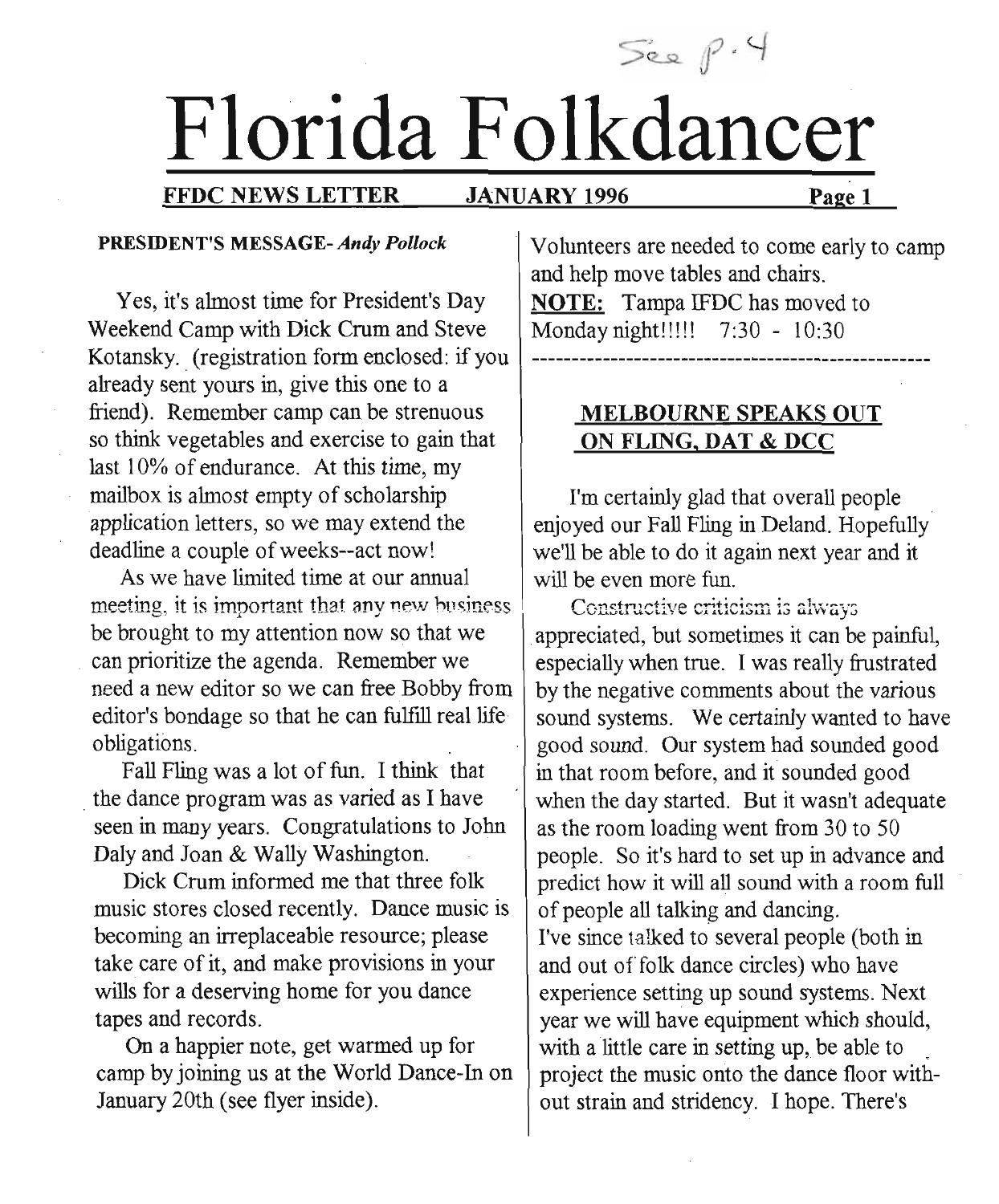This newsletter is mailed monthly to members of the FFDC. Copyright © by the Florida Folk Dance Council. Permission is given to publish excerpts from articles provided credit is given to FFDC Newsletter.

The Florida Folk Dance Council is a non-profit corporation which coordinates events, disseminates information and encourages education and appreciation of international folk dances and related cultural activities for group and individuals in Florida. Membership is \$10.00 per calendar year collected in January.

The editor reserves the right to edit material submitted to the newsletter. All material must be dated and signed.

### DEADLINE FOR MATERIAL IS THE 15th OF THE PRECEDING MONTH

Order of preference for article formats:

1.) To make life much easier, send articles via Prodigy at user # RKHD58A. OR E.MAIL it to rkhd58a@prodigy.com. E.mail may be accessed through most common on-line carriers as CompuServe, Prodigy, America Online, America, any Internet carrier or connection, and others that are emerging almost weekly. 2.) Mail it to me via floppy disk (IBM compatible formatted disk). The density can be 360, 720, 1.2, or 1.44. The file

formats can be almost any popular word processor. I can import Word Perfect, Word for Windows, Peachtext, Wordstar, plain text, & many others. I am using Lotus Ami Pro. I will even mail your disks back if you wish.

3. Send it to me by mail. I have to retype it into my word processor, but that's my job; I guess.

Mail information, articles, & change of address to:

FFDC NEWSLETTER BOBBY J. QUIBODEAUX 9859 BERRY DEASE ROAD ORLANDO FL 32825 *NEWMEMBERSHIP \$10.00*

#### EDITOR'S NOTES:

Yes, I can find better things to do than to try to get out a newsletter during the holiday season. I have been doing just great attending all manner of religious & secular parties; most with an over abundance of food, drink, dance, and camaraderie.

Patricia and I even attended the Jewish wedding ceremony of Karen Bennett to Dave Cann on December 23. Great wedding, great food, and of course we squeezed in some folk dancing. We hope to see Karen & Dave at Thursday dance again after Karen completes here course work on her masters.

Countdown .... you get one more newsletter from this editor. Where o where is the new one? - Bobby J. Quibodeaux -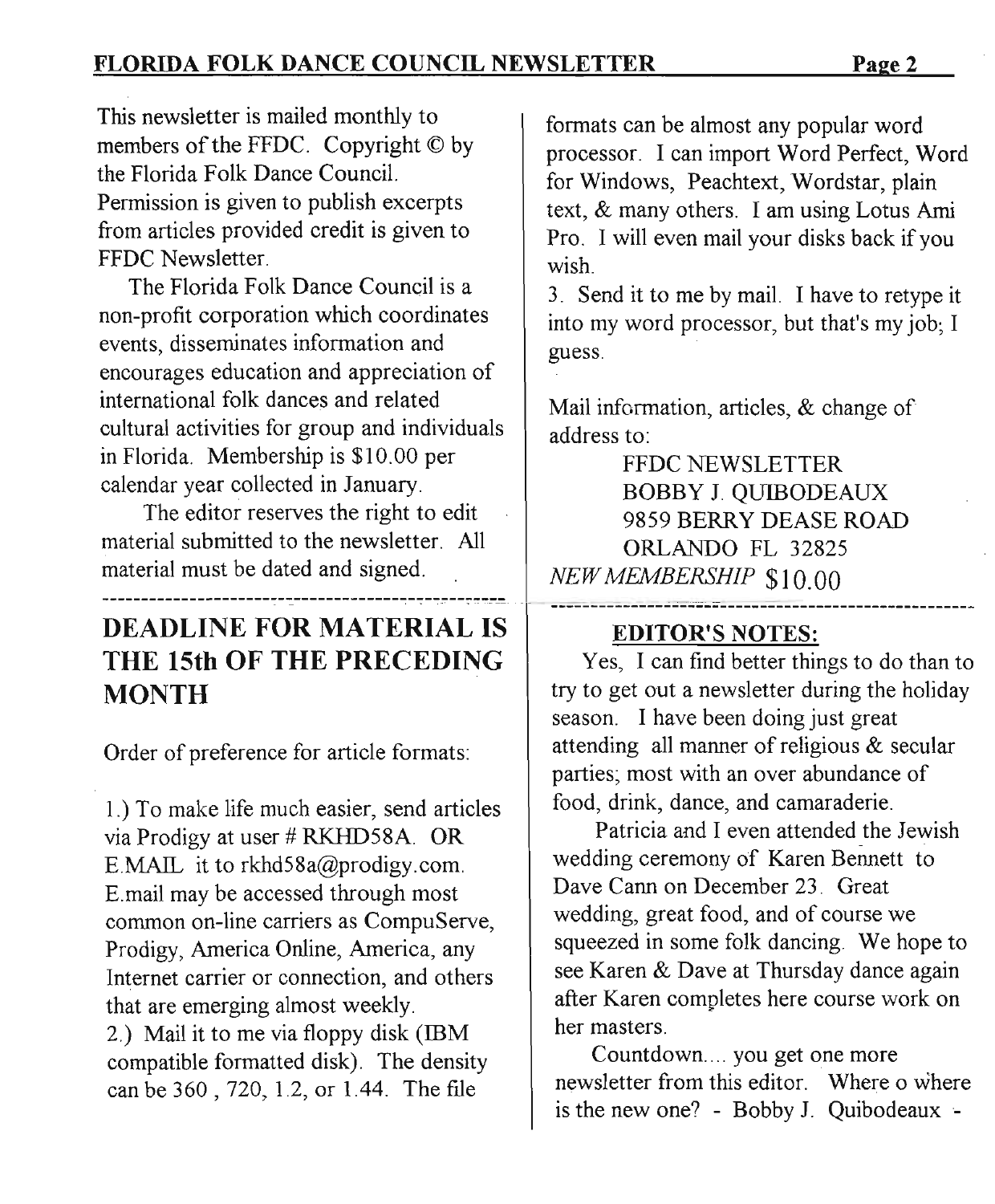I plainly more art than science to setting up a sound system, and more to good sound than simply volume.

The second problem is source material. The best sound system is only as good as the records or tapes being played. I'm a record collector and proud of the quality of my collection of Edison cylinder records. But I had never given quite the same thought to protecting the contemporary folk dance records which I acquired. Surely there would always be a Folkdance Underground! The fatal flaw in that outlook had become obvious to me in recent months as old tapes reached the end of their service life and the gradual deterioration of records became painfully obvious. So I had been thinking half seriously about how to recapture some , of this degraded material when D. Ann Tyler's letter appeared.

As a result, I went out and bought a Digital Compact Cassette (DCC) recorder. These units are being surplused off now. The system has died and that makes the equipment affordable. The quality, while perhaps not up to DAT, is still astonishing in comparison to analog cassettes or reel-to-reel tape. Analog may have superior "warmth," but, Virginia, there is no tape hiss in this system and DCC copies are noticeably better than analog copies. Yes, in the next few years it will be necessary to transfer recordings again, but then that's the problem with any tape system -- it's not archival. So the tapes would have to be copied anyway (NASA spends enormous sums doing this each year). And in the next few years it will

be possible to transfer without loss to a better medium as they become more affordable. Meanwhile I can capture what's available now.

I'm going to be contacting D. Ann Tyler and all those people who have original recordings and asking them to give me an opportunity to visit with my turntable and recorder (probably even an analog recorder as well as the digital--just so we'll have both). This could even become an FFDC project. But the plan for the next Fall Fling is to have first class copies of as much of the material as possible. Part of the fun of the Fall Fling (for me anyway) is that you can't really predict what will be danced, so there will be some dances from whatever we can find. But I want most of it to be as impeccable as possible.

I think this is necessary for more than just the Flings. Several of our new people have commented that part of what attracts them is the interesting music to which we dance. Good sound may not draw people in, but bad sound will undoubtedly send them packing.

In the next few months I'll be asking for suggestions for good recordings (Who has a good recording of Horehronsky Czardas, for instance? Is the Apon 2126 recording really the best available?)

Meanwhile, let's dance!

----- John & Barbara Daly -----

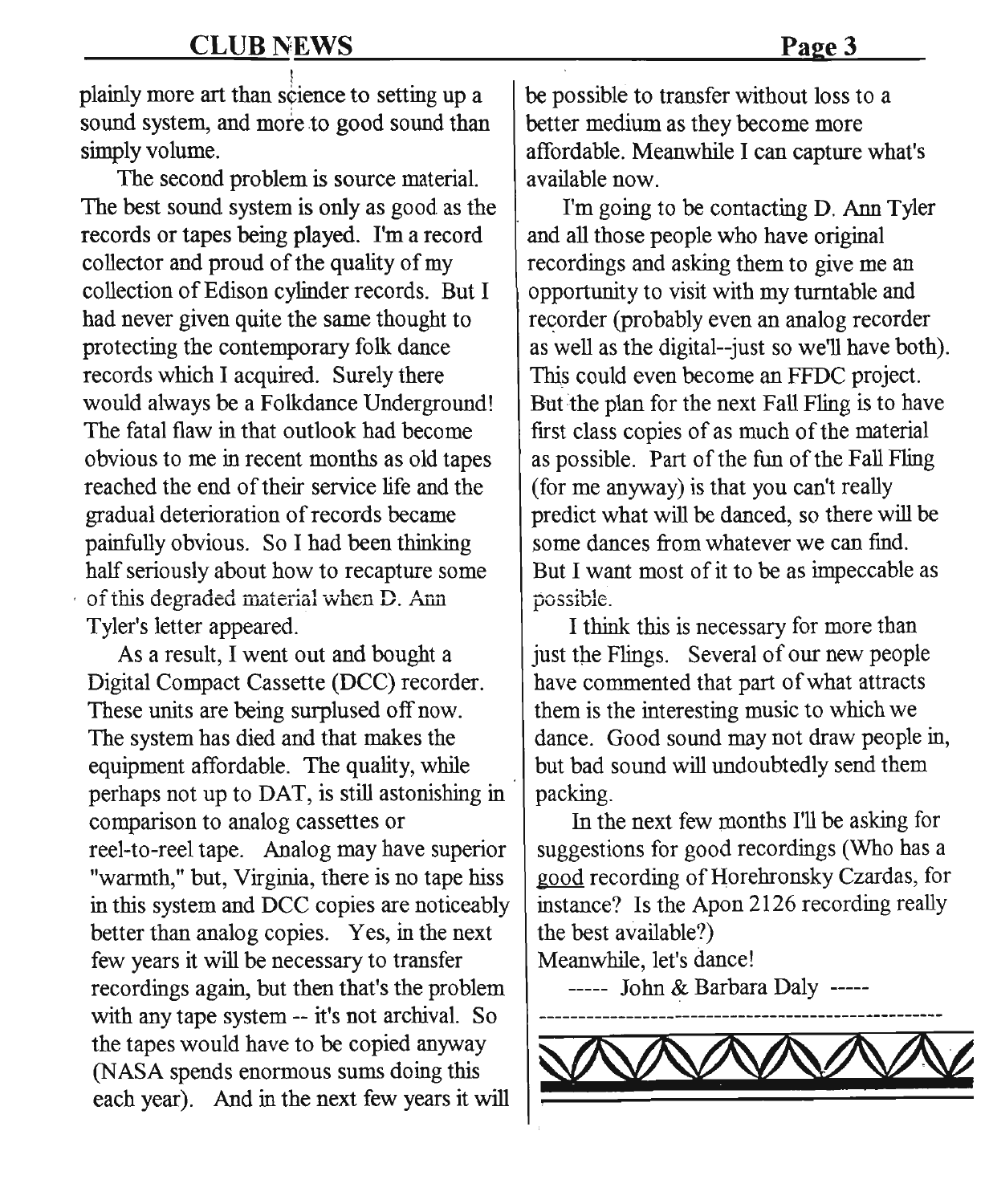#### **HOGTOWN HYPERBOLES** (Gainesville)

Several of members are planning and organizing a folk dance party for December 28 which will be held at the Thelma Boltin Center. Tom Whitmore came up with the idea originally and thought that it might be nice to have a party to have fun, attract new members..and contact former members and encourage them to attend. Next month I shall let you know how it turned out. Our performing group has been meeting on Sundays although we took a break this past Sunday (December 10). About a month ago Margaret Tolbert taught four dances which the new folks in the group did not know. The dances were Turkman Kizi, De Doi Din Banat, Rustemul de la Intoarsa, and Dansul Fetalor de la Crihalma. Then two Sundays ago Andy Pollock came up and taught Kozangel and Giesevska Racenitza. He also reviewed Arcanul which I want to use as our new men's dance to replace Sestorka. There are two things which I had forgotten to mention before. One is that Andy had come up on the day of the Homecoming Parade and rode on the float and danced in the street with us. Also, Elaine and Bernie Feder showed up one Friday night at folk dancing about a month and a half ago. I had not seen them for a long time and had remembered seeing them at workshops. The dance lists included in the December newsletter are helpful. Some other easy

--~------------ --- ---

dances are: Drmes for Three, Gustav Skoal, Guzelleme, Hot Pretzels, Iste Hendek (intermediate), Konyali, Kortanc, Krecavi Ketus (easy to intermediate), Lamiita, Lum Lum Ley, Mavi Boncuk, Miteritsa, Orijent, Pilar Lan, Pinosavka, Sano Dusa, Savila Se Bela Loza, Slivenska Racenica, Sukacko Kolo (circle version),Sulam Ya'Acov, Tasino, Teen, Teton Mountain Stomp, Tragnala Rumjana, Tunska Lesa (only kidding), USest, Ugros, Wintergrun, and Zajecarka. Hope everyone has a nice holiday season.

----- Joyce Dewsbury -----

**. SARASOTA GRAPEVINERS** 

Welcome back Ann Kessler and Fred Miller! We threw a party in their honor and a week later, we celebrated Ann's birthday.

Busy. Busy. If we were not partying, we were performing. We did a dance demonstration at the Pines of Sarasota Nursing Home. Olga Guzy, whose husband is an Alzheimer's patient there, tells us that the residents eagerly look forward to the show. They ask her when she visits her husband, Pete. "When are the folk dancers coming back?" Olga, who just had a mishap, was unable to dance with the group. After watching, she remarked, "You all looked so professional. The timing was so perfect. I didn't realize how great you all look on the floor. I was so proud of you."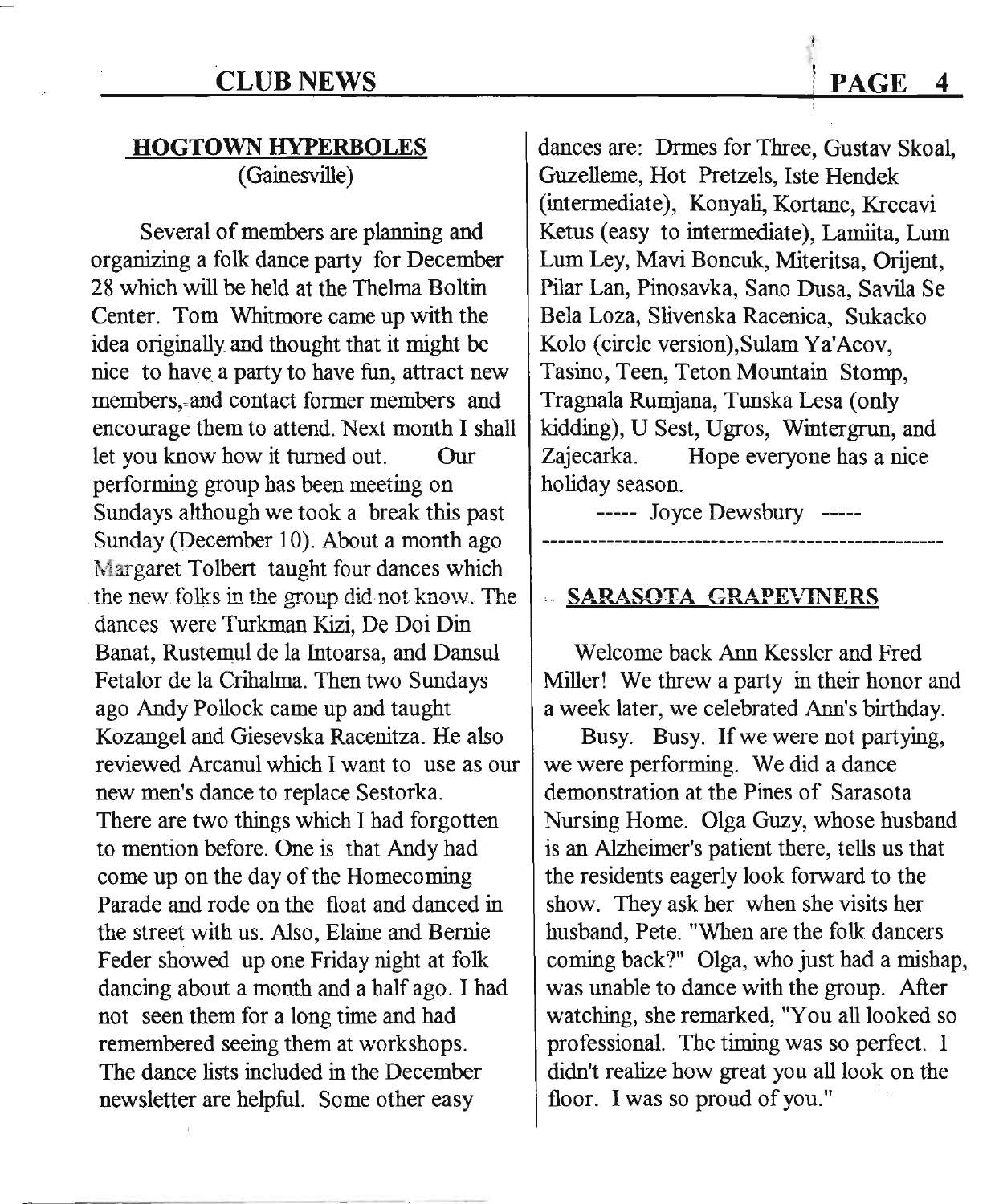#### CLUB NEWS

The Grapeviners were the "fun raisers" for the Fund Raiser at the Unitarian Church. Ann Kessler led the group. Two members were just recovering from dental surgery--Eva Stunkel and Lou Paige but achy Eva and puffy cheek Paige felt the show must go on.. They say half the cure is in the caring. Root canal surgery requiring 8 stitches for Lou Paige had no chance of ~~etting him down while the Milietts were rooting for him. Mary and Fred Holmer, leaders of the Marienborg Dancers, did a lively rendition of the Russian Medley. Everyone ooed and aahed, upon seeing the elaborate Polish costume worn by dashing Fred and fashioned by a talented Mary.

During the Scottish Country Dance segment of the program, Fred Wiedorn slipped twice on some spill from the dinner that was served earlier. However, Fred made a remarkable graceful recovery as we say in Scottish Country dance circles. Ann Kessler who saw it all isn't saying but she claims to know what's 'neath Fred's kilt. At the end of the program, Ann led the group participation dancing. She did such a great job and certainly showed the audience all the fun they have been missing by not religiously attending the Wednesday evening church service.

----- Ann Paige -----

#### ORLANDO NEWS--OIFDC

We are finally getting used to dancing in the mall. We are dancing in a side corridor that is cozier than at the main crossroads. On December 7, we were happy to have Andi Kapplin of Tampa and Kathy Dudek from Cherokee, North Carolina join us. They were in town for a national speech therapy conference. Then on December  $21$ . we had our annual Holiday Party with about 40 people attending. We almost were short on space. We dance between a phone stand and two large trees. Shirley and Demetrius Babiak and extended family joined us and taught one Czech couple mixer. On December 8, Deane Jordan, Pat Henderson, Betsy Elliott and Karen Cann performed at a local high school. All the non-chalant faces were turned into happy smiling faces by the time they had their turn to dance. We wish everyone a very happy and prosperous New Year!

----- Pat Henderson -----

#### CALENDAR

| Jan 20 | World Dance-In                                                     |  |
|--------|--------------------------------------------------------------------|--|
|        | Feb. 16 - 19 Presidents' Day Weekend                               |  |
|        | Mar. 15 - 17 SPIFFS (after 2:00 PM 15th)<br>$($ all day $16 - 17)$ |  |

#### PAGE 5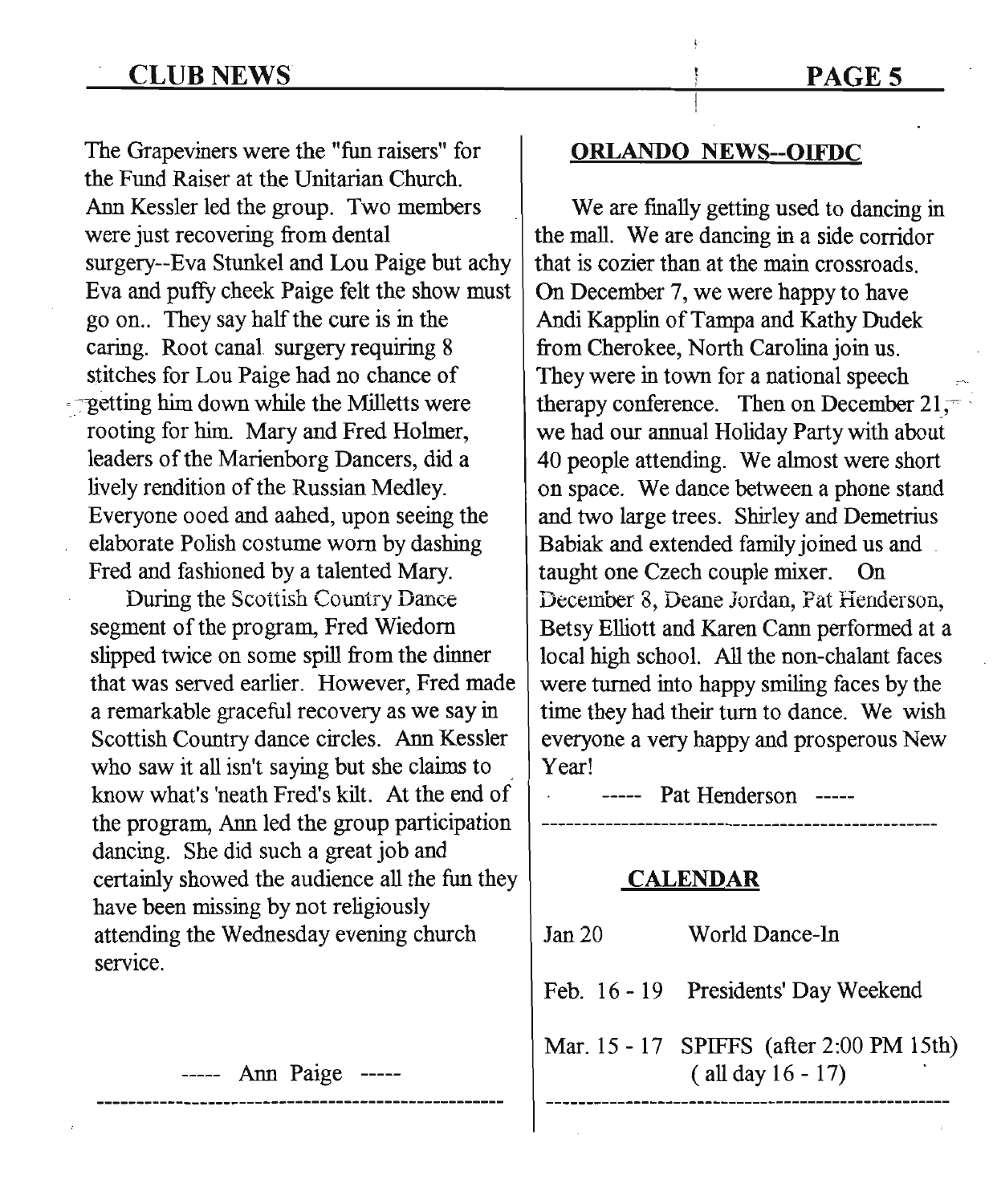#### CAMP MOTEL LIST AND SPECIAL EVENTS PAGE 6

/

For those who do not wish to stay at the camp site. here is a list of motels close to the workshop location. Call the motels directly for rates; These motels were culled from the 1994 AAA book. page A341. Silver Springs is a tourist attraction so we suggest you call now for your reservations.

| <b>FULL</b> | <b>DAYS INN</b>       | 5001 E. Silver Springs Blvd                   | (904) 236-2891   |
|-------------|-----------------------|-----------------------------------------------|------------------|
|             | <b>ECONO LODGE</b>    | 5331 N.E. Silver Springs Blve                 | (904) 236-2383   |
|             | <b>HOLIDAY INN</b>    | 5751 E. Silver Springs Blvd.                  | $(904)$ 236-2575 |
|             | <b>HOWARD JOHNSON</b> | at the first<br>5565 E. Silver Springs Blvd   | $(904)$ 236-2616 |
|             |                       | SPRING SIDE MOTEL 5440 E. Silver Springs Blvd | (904) 236-2788   |
|             | SUN PLAZA MOTEL.      | 5461 E. Silver Springs Blvd                   | (904) 236-2343   |



January 12-14 River Forest Frolic. Weekend of hiking, fiddling, contra dancing and storytelling. River Forest Camp, 43 miles NW of Orlando at the southern tip of the Ocala National Forest. \$5.00 per person (does not include food). Contact David or Kim Lippy at 8611 Bay View Court, Orlando, FL 32836-6309. e-mail Wildtreker@ao1.com

Janaury 23 Veryovka Ukranian National Dance Company. University of Florida Center for the Performing Arts. Gainesville. \$19.00. 904-392-2787

February 17 "A Ukranian Montage." Jim Davidson Theater at Walter C. Young Resource Center in Pembroke Pines, FL. 7:30 PM. Contact: Irene Palkaninec 954-480-9550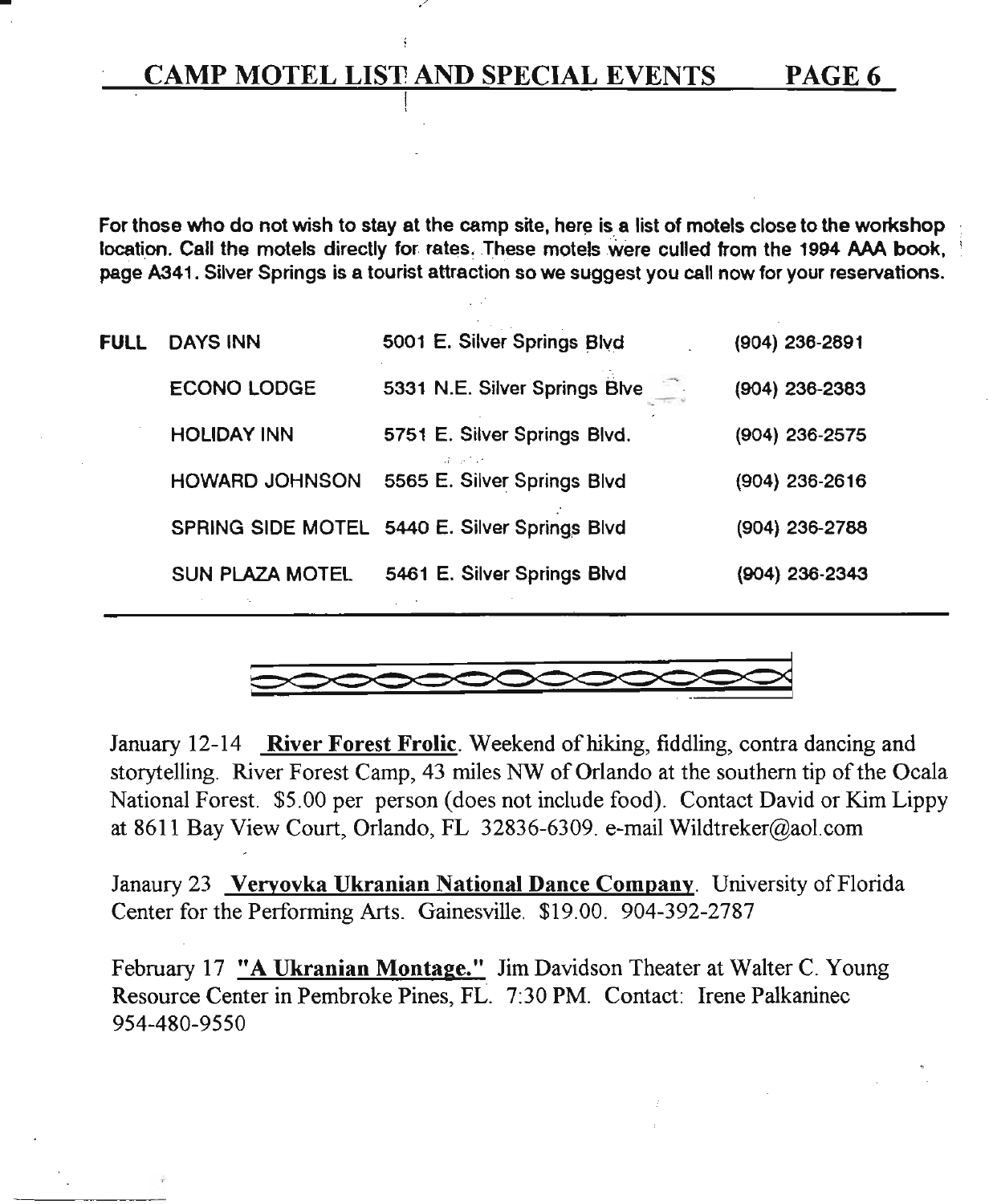



### A Day of Easy Dance Workshops

Marty Littman of New 'Jersey *<u>Macedonian</u>* 

.Maureen Patrick of Ballet Madrid  $a_{l_2}$ 

Andy Pollock of Tampa Festival Folk Dancers Caiun, *Pronok* 

Andi Kapplin of Tampa Israeli Dancing Israeli

Cal Buck of Spring Hill<br>*Qrook & Palestinian* 

*i*

., ~ ~

 $\overline{\mathfrak{t}}$ 

r=  $\vee$  -

## **Saturday, January 20, 1996 at Pinellas Park Auditorium'**

**10** am- **Noon Noon · 1:15 pm 1:15** pm- **5 pm 5:30 pm . 6:30 pm 6:30 pm 7:30** pm- **10 pm**

**Workshops Closed for Lunch :Workshops . :Potluck** (Bring a Food Item) **Dance Performance Dance Party**



Sheila Butler of Butler School of Irish Dance

Judith & Ernesto Baizan *S~*

I;

iJ

::':"

Ann Kessler *Ii* of Sarasota Grapeviners' *R~* I::':'

Karen Boon von Ochssee<br>of SPIFFS Haura**jian** & Tahitian

Terry Abrahams of Tampa Festival Folk Dancers Bulgarian

7690 59th St. N, Pinellas Park: From I-275 take exit 15, go west on Gandy Blvd., continue over

US 19 (34 St. N) onto Park Blvd. (74 Ave. N), go over Railroad Tracks, turn right onto 59 St. N, cross tracks again, and the auditorium will be on your left.<br> **For more information, Call Andy 813-882-4472**